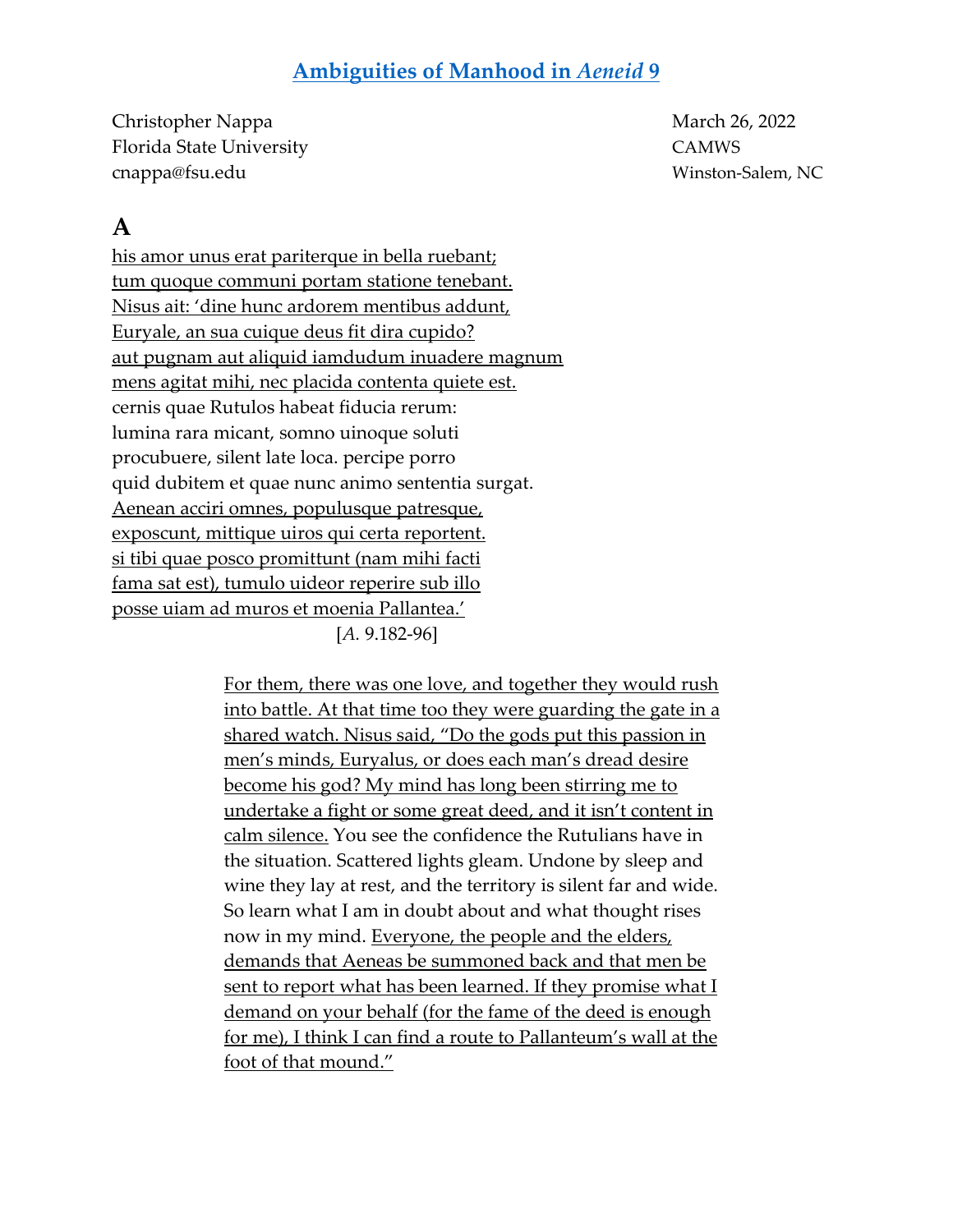#### **B**

obstipuit magno laudum percussus amore Euryalus

[*A.* 9.197-98]

Struck by great love of glory, Euryalus reacted with surprise.

### **C**

iamque ad Messapi socios tendebat; ibi ignem deficere extremum et religatos rite uidebat carpere gramen equos, breuiter cum talia Nisus (sensit enim nimia caede atque cupidine ferri) 'absistamus' ait, 'nam lux inimica propinquat. poenarum exhaustum satis est, uia facta per hostis.' [*A.* 9.351-56]

> And now he headed for the comrades of Messapus; there he saw the final fire waning and the horses tied up as normal eating the grass, when Nisus, realizing that they were being carried away by excessive slaughter and desire, briefly said as much: "Let us stop, for a hostile light approaches. Enough punishment has been consumed; a way has been made through the enemy."

## **D**

multa uirum solido argento perfecta relinquunt armaque craterasque simul pulchrosque tapetas. Euryalus phaleras Rhamnetis et aurea bullis cingula, Tiburti Remulo ditissimus olim quae mittit dona, hospitio cum iungeret absens, Caedicus; ille suo moriens dat habere nepoti; post mortem bello Rutuli pugnaque potiti: haec rapit atque umeris nequiquam fortibus aptat. tum galeam Messapi habilem cristisque decoram induit. excedunt castris et tuta capessunt.

[*A.* 9.357-66]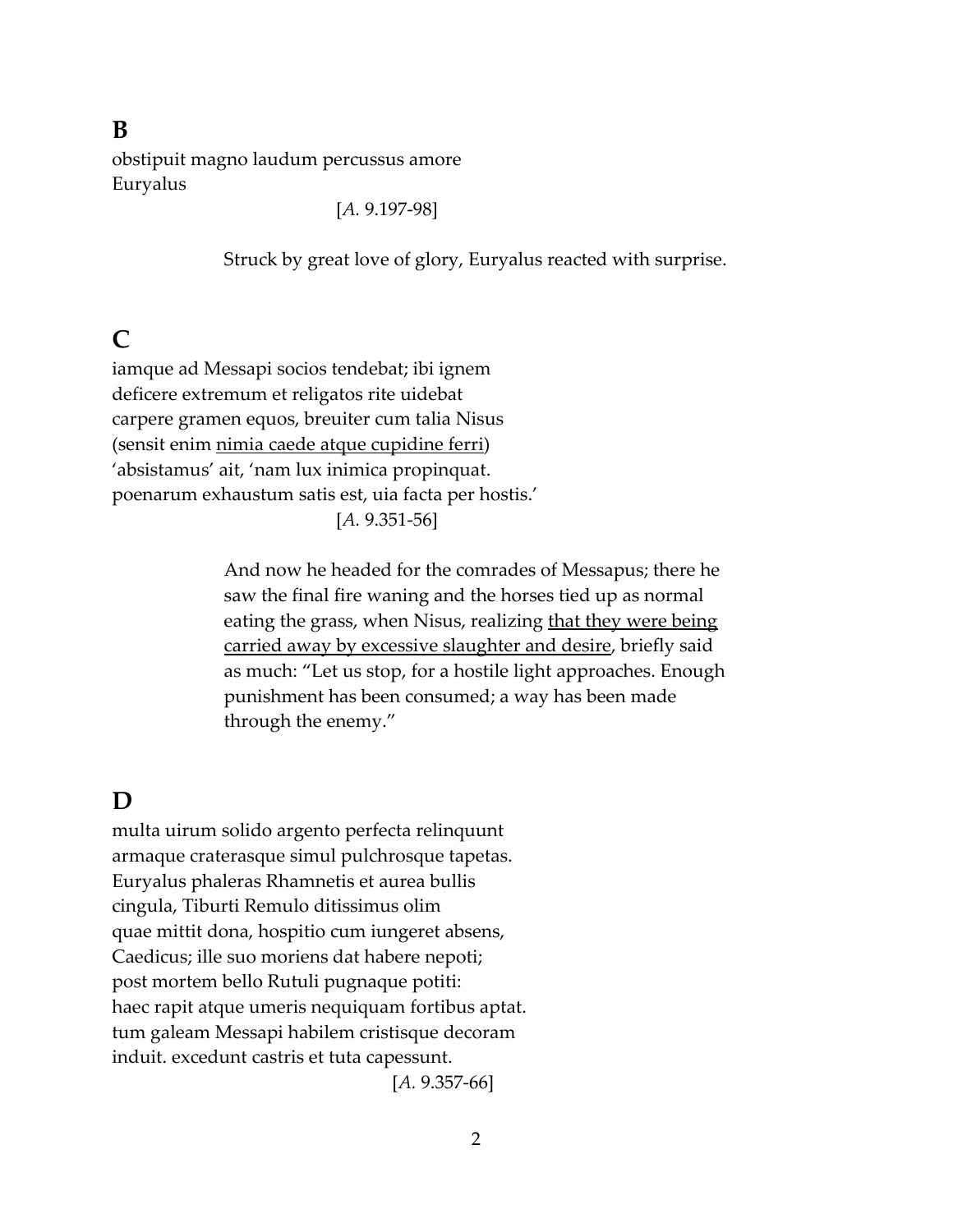They leave behind many solid silver arms of men, mixing bowls, and at the same time beautiful carpets. Euryalus – the battle ornaments of Rhamnes, and his golden studded belt, gifts which once very wealthy Caedicus sent to Remulus of Tibur, when he, though distant, joined him in guest-friendship; on his death bed, he gave them to his grandson to possess. After his death, the Rutulians got them in war and battle—Euryalus carries off these things and fastens them to his brave shoulders, to no good end. Then he donned the helm of Messapus, lightweight and handsome with its crests. They left the camp and headed for safe places.

et galea Euryalum sublustri noctis in umbra prodidit immemorem radiisque aduersa refulsit.

[*A.* 9.373-74]

And the helm betrayed negligent Euryalus in the radiant shadow of night, and struck by rays of light it gleamed back.

#### **E**

'non pudet obsidione iterum ualloque teneri, bis capti Phryges, et morti praetendere muros? en qui nostra sibi bello conubia poscunt! quis deus Italiam, quae uos dementia adegit? non hic Atridae nec fandi fictor Vlixes: durum a stirpe genus natos ad flumina primum deferimus saeuoque gelu duramus et undis; uenatu inuigilant pueri siluasque fatigant, flectere ludus equos et spicula tendere cornu. at patiens operum paruoque adsueta iuuentus aut rastris terram domat aut quatit oppida bello. omne aeuum ferro teritur, uersaque iuuencum terga fatigamus hasta, nec tarda senectus debilitat uiris animi mutatque uigorem: canitiem galea premimus, semperque recentis comportare iuuat praedas et uiuere rapto. uobis picta croco et fulgenti murice uestis,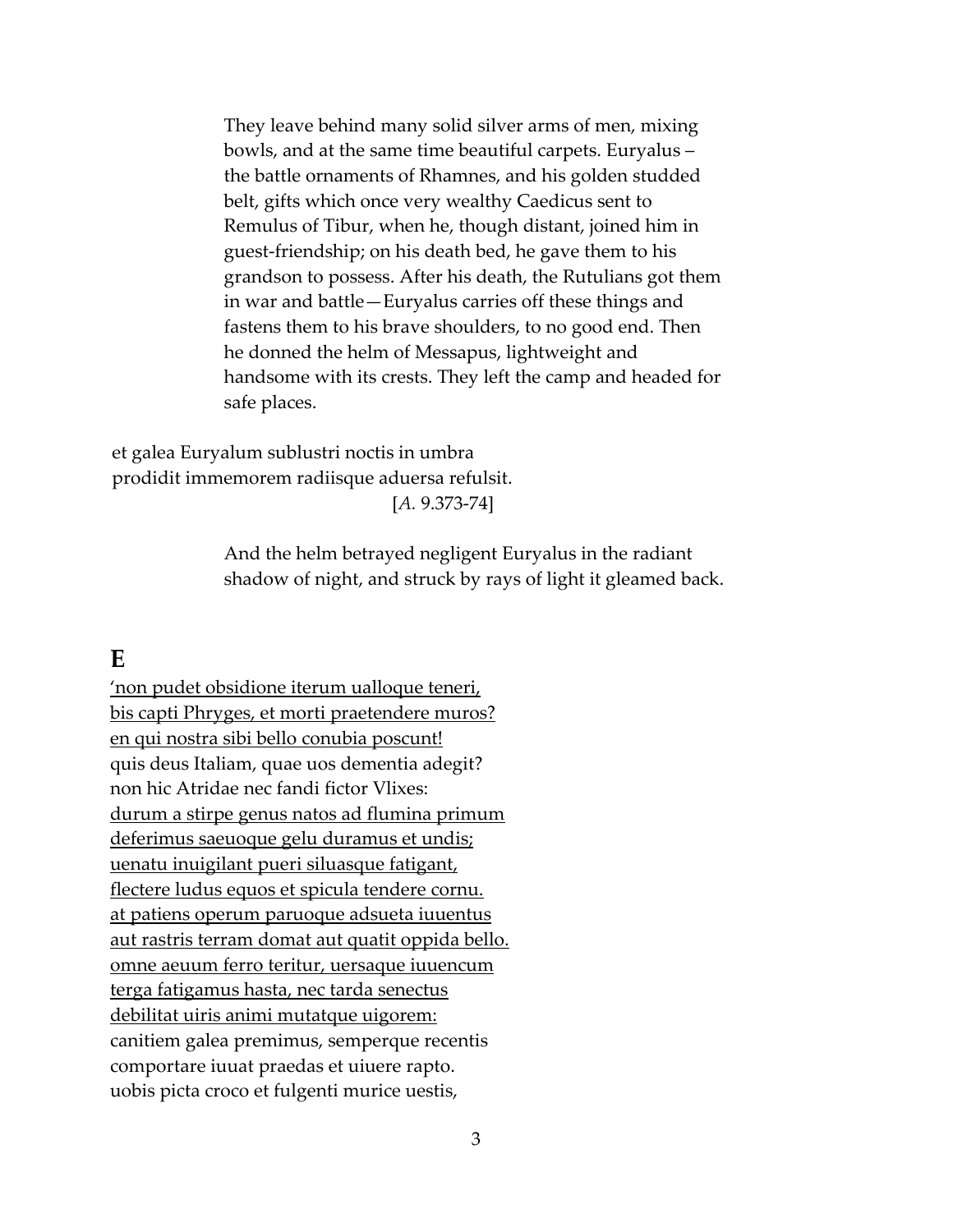desidiae cordi, iuuat indulgere choreis, et tunicae manicas et habent redimicula mitrae. o uere Phrygiae, neque enim Phryges, ite per alta Dindyma, ubi adsuetis biforem dat tibia cantum. tympana uos buxusque uocat Berecyntia Matris Idaeae; sinite arma uiris et cedite ferro.'

[9.598-620]

"Are you not ashamed, twice-captured Phrygians, to be penned in again by siege and ramparts, to stave off death with walls? Behold the ones who demand our wives for themselves with war! What god drove you to Italy? What madness drove you to us? There are no sons of Atreus here, no storyteller Ulysses. A hard race at root, first thing we take our newborn sons to the rivers and harden them with the savage cold of the currents. As boys, they stay up hunting, and they tire out the woods. They make a game of breaking horses and shooting darts from the bow. Moreover, as young men, tolerant of work and accustomed to little, they either subdue the earth with rakes or shake towns with battle. Every age is inured to the sword, and we tire the backs of bullocks with the spear-butt—and sluggish old age does not weaken the force of mind and alter our strength: we weigh down white hair with a helmet, and it always pleases us to carry off fresh prey and live off what we've stolen. Dear to you is clothing hued with yellow and gleaming purple, lounging about—dancing pleases you. Your tunics have sleeves; your headdress has ribbons. Really Phrygian women (you're not Phrygian men after all!), go across lofty Dindyma, where the flute plays the two-piped song to the accustomed throng. For drum and Berecyntian boxwood flute of the mother of Ida summons you. Leave arms to men and yield to the sword."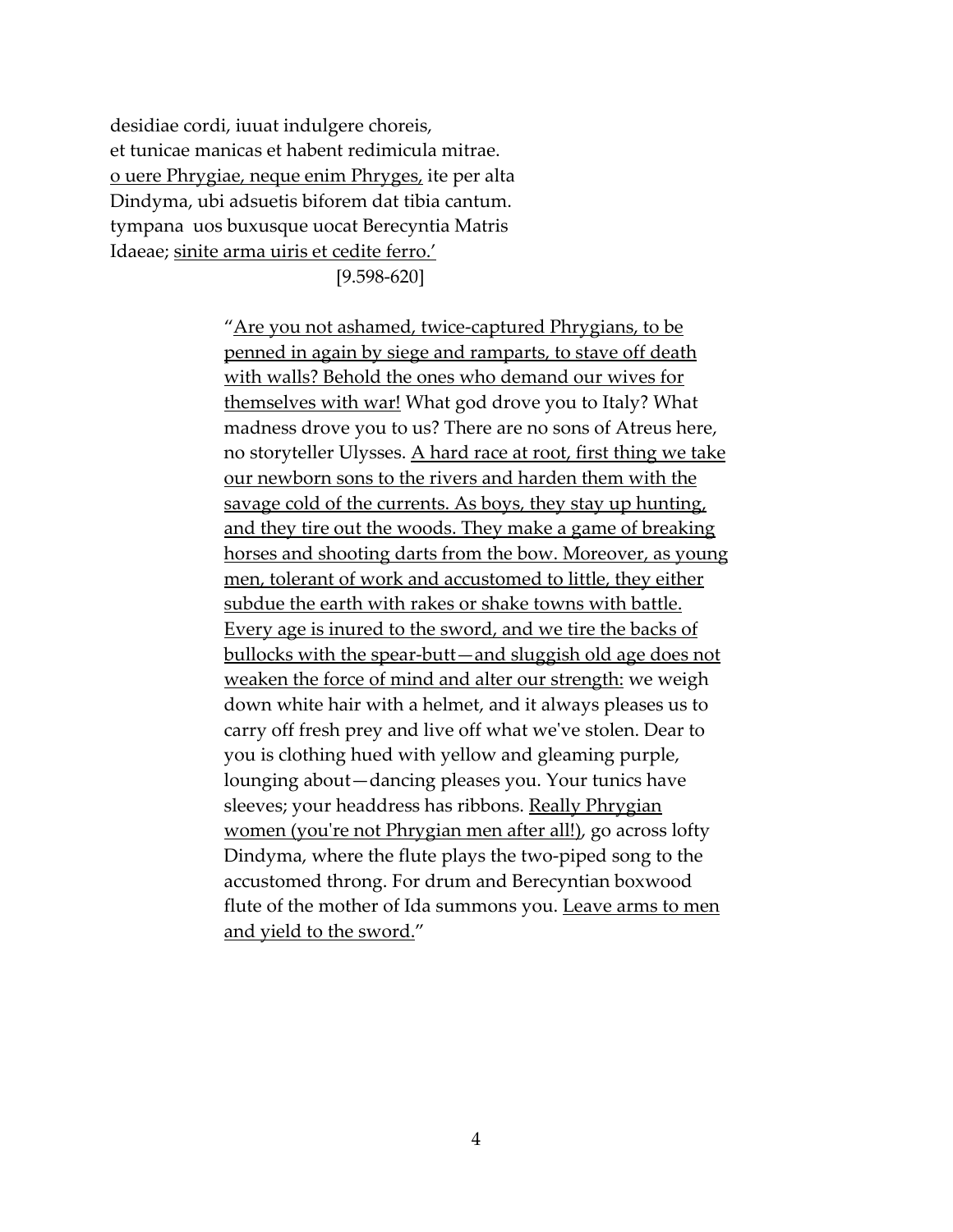#### **F**

'macte noua uirtute, puer, sic itur ad astra, dis genite et geniture deos.'

[*A.* 9.641-42]

"Congratulations on your newfound manhood, boy; that's the way to the stars, child of gods and destined to father gods."

## **G**

'sit satis, Aenide, telis impune Numanum oppetiisse tuis. primam hanc tibi magnus Apollo concedit laudem et paribus non inuidet armis; cetera parce, puer, bello.'

[*A* 9.653-56]

"Let it be enough, son of Aeneas, that you attacked Numanus with your weapons and got away with it. Great Apollo grants you this first glory and does not envy equal arms. Otherwise refrain from war, boy."

### **H**

agnouere deum proceres diuinaque tela Dardanidae pharetramque fuga sensere sonantem. ergo auidum pugnae dictis ac numine Phoebi Ascanium prohibent...

[*A.* 9.659-62]

The Dardanian leaders recognized the god and his divine weapons and heard his quiver rattle at his departure. Thus, with the words and godhead of Apollo they hold back Ascanius, greedy for battle...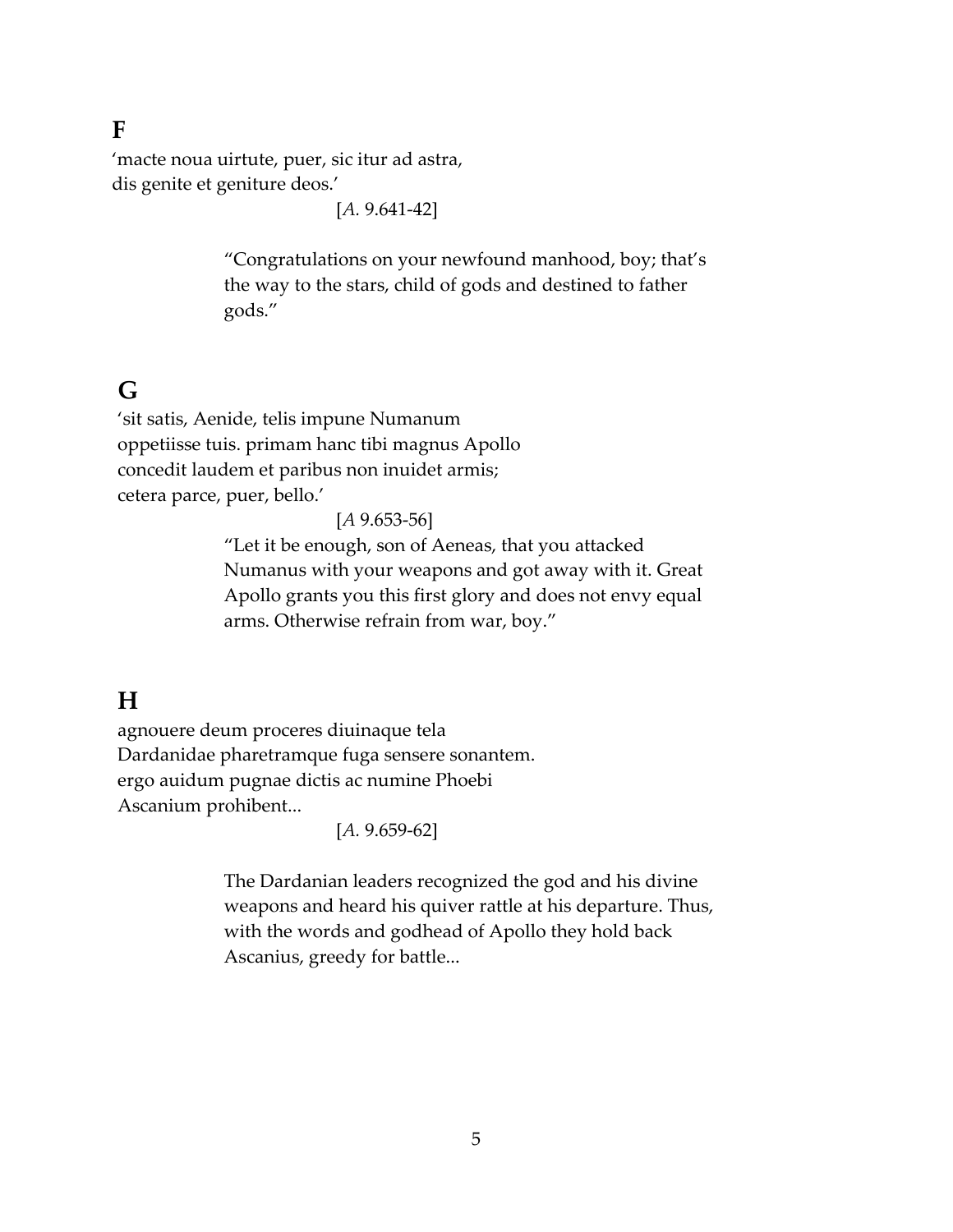## **I**

diffugiunt uersi trepida formidine Troes, et si continuo uictorem ea cura subisset, rumpere claustra manu sociosque immittere portis, ultimus ille dies bello gentique fuisset. sed furor ardentem caedisque insana cupido egit in aduersos.

#### [*A.* 9.756-61]

The Trojans flee, routed by trembling fear, and if this concern—to burst the bolts with his hand and let his comrades in through the gates—had immediately occurred to him in his victory, that day would have been the last for the war and for the race. But madness and the insane desire for bloodshed drove him burning against his foes.

# **J**

'comportare iuuat praedas et uiuere rapto. uobis picta croco et fulgenti murice uestis, desidiae cordi, iuuat indulgere choreis, et tunicae manicas et habent redimicula mitrae.' [*A.* 9.612-16]

> "To carry off spoils and live on what we've stolen, pleases us. Dear to you is clothing hued with yellow and gleaming purple, lounging about—dancing pleases you. Your tunics have sleeves; your headdress has ribbons."